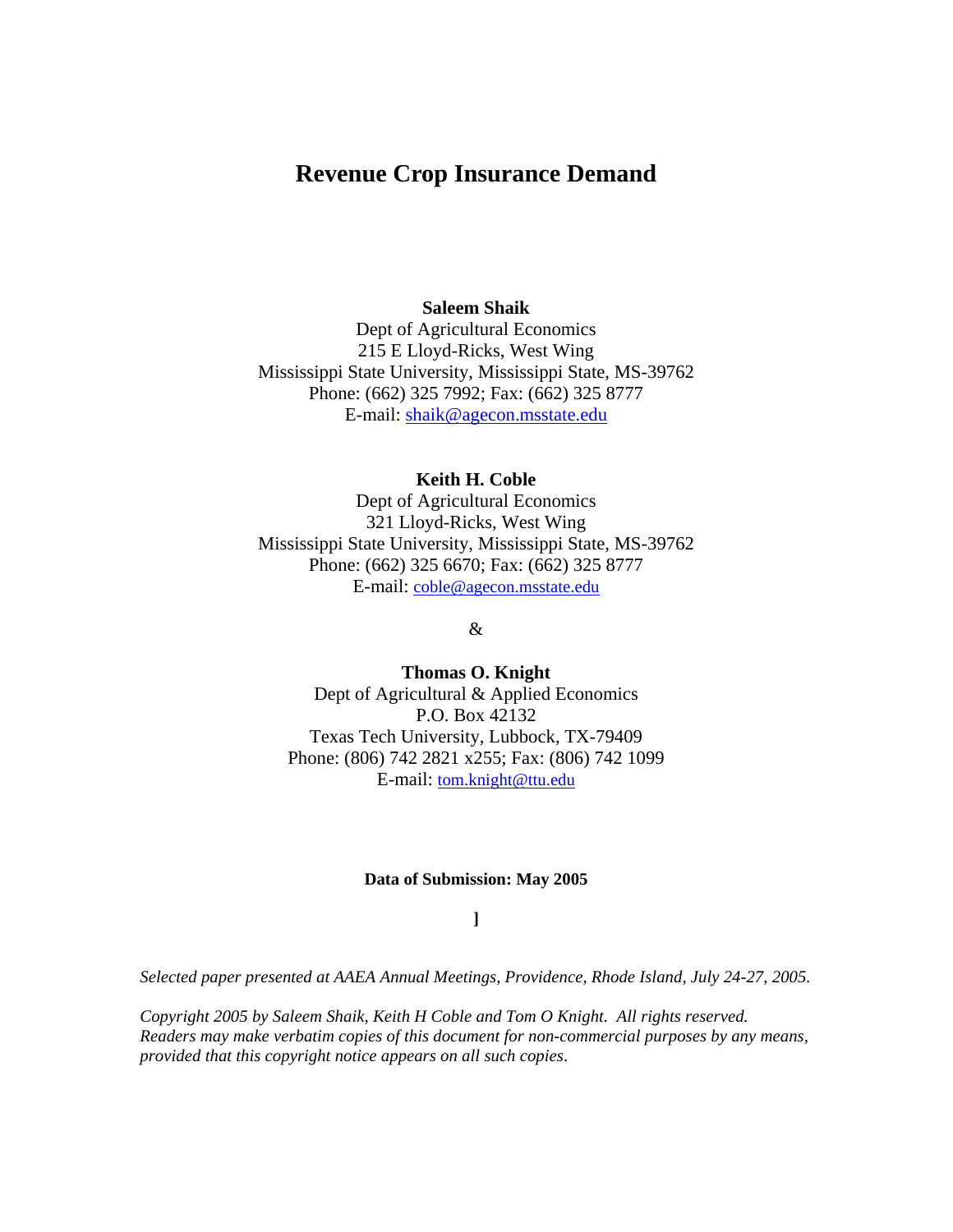# **Revenue Crop Insurance Demand**

#### *Abstract*

A two-stage simultaneous equation is utilized to model the choice of whether to purchase insurance and the choice of whether to purchase yield or revenue insurance using subjectively elicited survey data. Our results show an elasticity of demand for crop insurance that remains largely unchanged from earlier estimates (-0.40), but the elasticity for choices between yield and revenue insurance is found to be relatively more elastic (-0.76). Finally the link between adverse selection and the demand for insurance is examined. Keywords: Subjective elicitation and Survey, Crop insurance, Revenue demand, Simultaneous probit

model and Elasticities.

Significant research attention has been devoted to the expansion of the U.S. Federal Crop Insurance Program in recent years. In particular, agricultural economists have examined the demand for the products offered under this program because of the fundamental policy issues associated with the government provision of subsidized insurance. Crop insurance demand research in the 1980's and early 1990's largely centered upon explaining why producers were not participating in a program that appeared to be more than actuarially fair. While on average the program was paying out well more than a dollar for every dollar that the producer paid in premium, the participation rate was relatively low. Agricultural economists such as Coble, et al., Goodwin, and Smith suggested that the program was likely fraught with adverse selection such that those individuals choosing to participate in the program were earning significant positive returns, as well as receiving risk protection. Those opting out of the program perceived that they would not receive a benefit either in terms of expected return or risk reduction sufficient to justify the premium.

Coble and Knight point out that another major strand of literature in crop insurance has been to estimate the presence and magnitude of asymmetric information problems such as moral hazard and adverse selection. The adverse selection argument pertaining to crop insurance has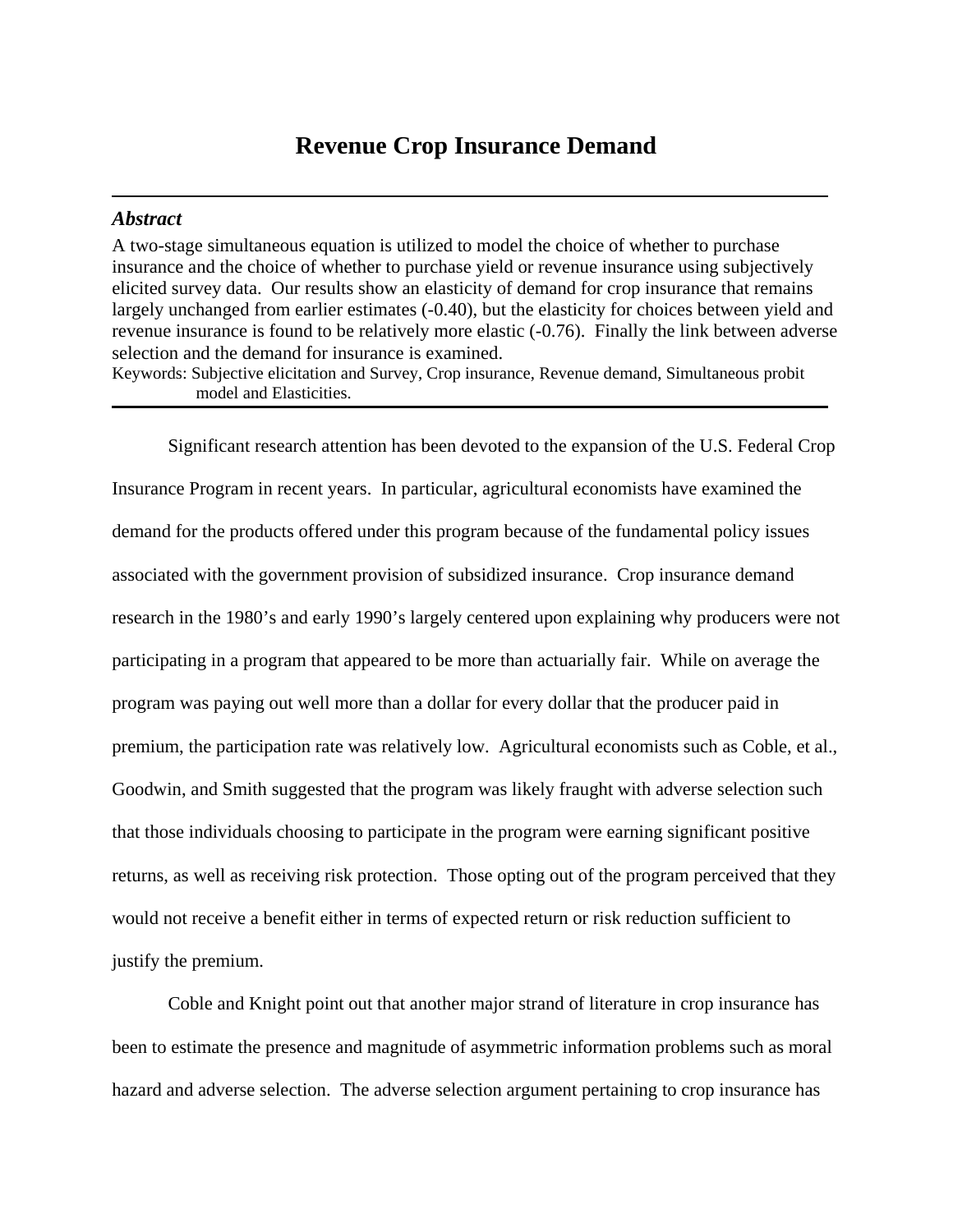been widely accepted, and policymakers have chosen to increase the subsidy associated with the program to induce greater participation. This has been carried out through two major pieces of legislation, the 1994 Crop Insurance Reform Act, and then the Agricultural Risk Protection Act of 2000, both of which increased the subsidy levels applied to crop insurance policies. Participation levels have increased significantly at least in part due to the additional subsidy which masks the adverse selection problem for some priced out of the market.

The literature pertaining to adverse selection in the U.S. federal crop insurance program and the literature pertaining to crop insurance demand have followed paths that have seldom truly intersected with each other. The demand literature has largely been attempting to estimate elasticities of demand, while the adverse selection literature has attempted to quantify the discrepancies between the yield distribution for the producer and the expected indemnity of the producer and the premium charged (Just and Calvin, Nelson and Loehman, and Ker and McGowan). However, conceptually these issues are intimately related to each other. A producer's perception of the value of crop insurance will be a function of the perceived adverse selection (Just and Calvin).

In addition to increasing subsidies and expanding the program, recent changes in the U.S. crop insurance program has also significantly modified the nature of the products being offered to a producer. In 1995, the program offered only yield insurance. Beginning in the late 1990's a number of initiatives to develop revenue insurance took place, and today there is one area revenue insurance design and three individual revenue insurance designs available to producers (Hennessy, Babcock, and Hayes). There has been a significant shift in participation toward the revenue insurance products. In 2004, sixty-one percent of corn and soybean crop insurance policies were revenue insurance rather than a yield insurance designs.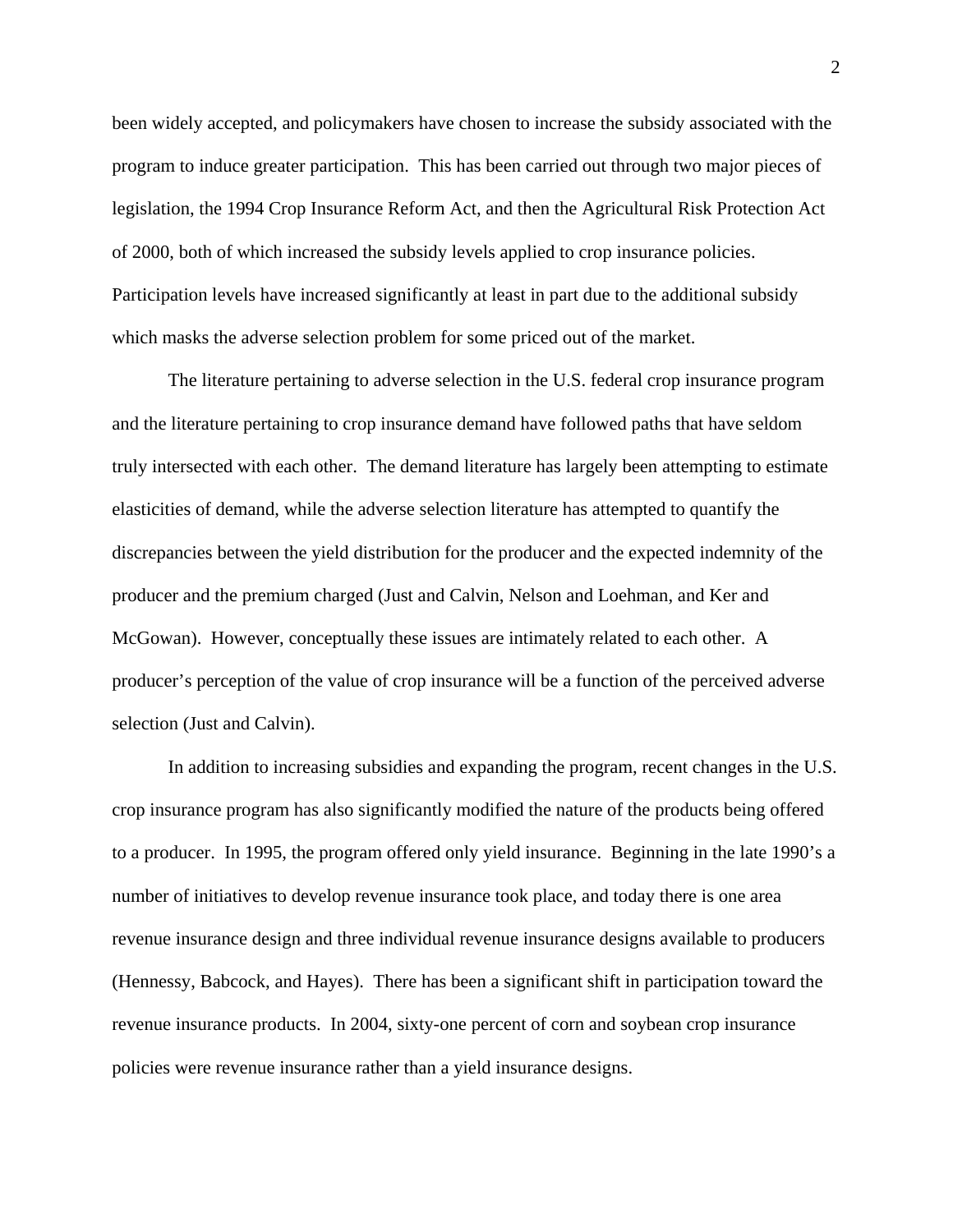There has been a significant body of literature that looks specifically at crop insurance demand, for example, Coble, et al., Smith and Baquet and Barnett and Skees, all addressed the demand for yield insurance. However, relatively little research has been conducted that specifically investigates the demand for crop insurance in the context of a revenue insurance program. The most recent exception to that is the recent paper by Sherrick, et al. In that paper, two choices are modeled: the first is whether to participate in insurance, and then, the choice between yield and revenue insurance designs. Thus, Sherrick, et al. provides a first look at factors that drive the choice between producers and between yield insurance and a revenue insurance policy. Makki and Somwaru examined RMA data looking at products chosen, but did not have non-participants in the data, nor some key variables that would be suggested by theory, such as risk preferences and perceive risk levels.

Sherrick, et al. suggests at the end of their paper that, "Future work might further address the relationships between farmers' preferences for insurance products and their formation of expectations about yield and revenue risk." Our survey experience indicates that farmers can readily provide subjective probabilities (and likely use them intuitively in decision making). In this paper we follow the suggestion of Sherrick, et al., and further their analysis by looking specifically at producer expectations for yield and price variability as well as their perceptions of correlation between price and yield. This is done by eliciting subjective probability distributions from producers on both price and yield variability, as well as perceived correlation. This information is then explicitly used to develop both an estimate of the expected yield and the variability of yield, which allows one to then quantify the expected indemnity from an insurance policy. Thus, a measure of adverse selection is computed using actual producer perceptions rather than using indirect objective data.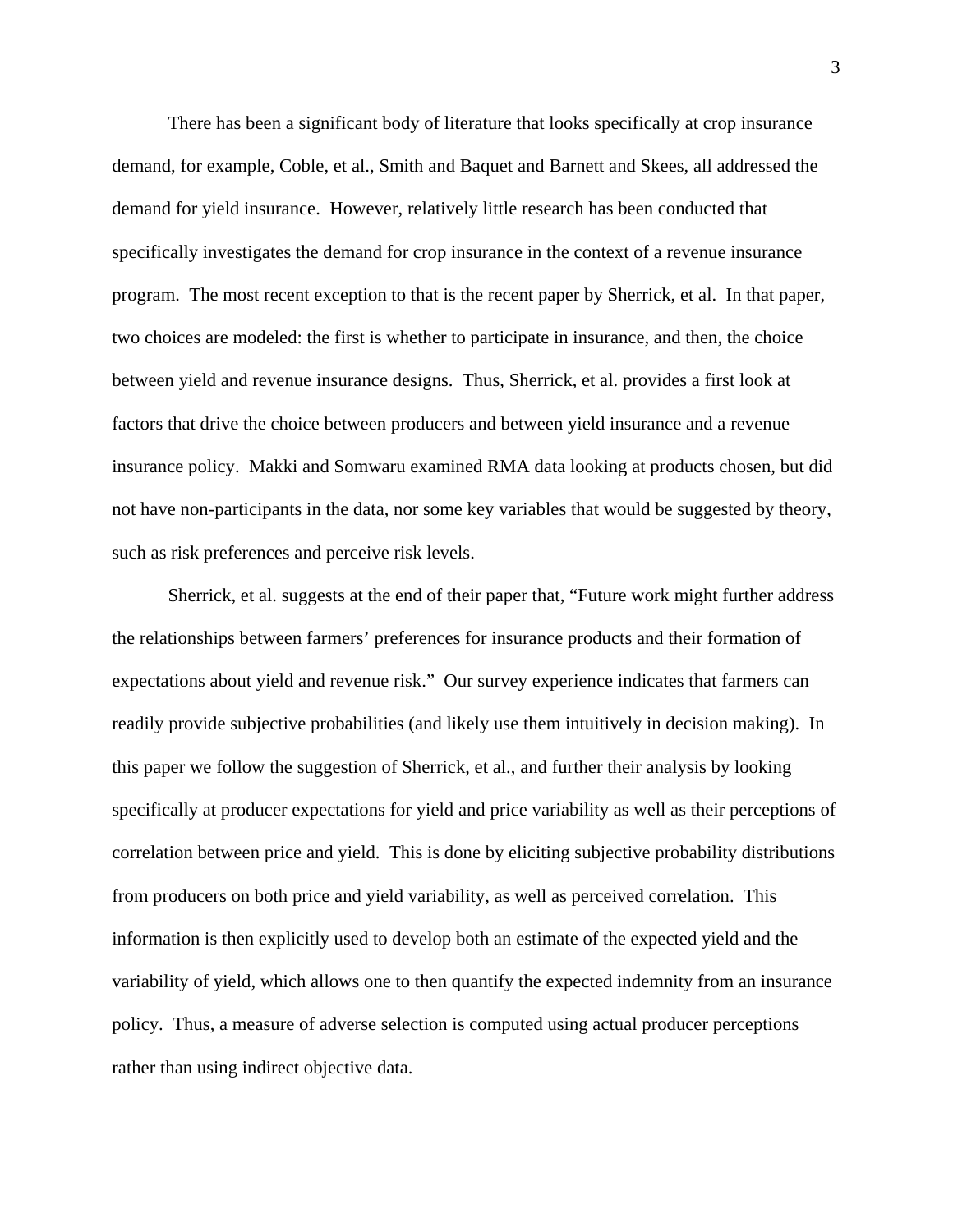Given that producer demand is to be related to adverse selection, the perceived adverse selection is the relevant measure even if objective data contradicts this calculation. It also allows the computation of the premium rate that would be offered to a producer with that specific set of characteristics. Given that premium rates general vary by several-fold within a county, an accurate measurement of individual producer premium is needed to accurately measure adverse selection. Based upon that information, as well as other risk related characteristics of the individual, one is able to quantify on a producer-by-producer basis a measure of adverse selection, which then is intimately tied to the demand for insurance. In this analysis a direct and obvious link is constructed between adverse selection and the demand for insurance. Also the analysis is conducted in such a fashion that one can investigate the demand for yield versus revenue insurance following upon the proposal by Sherrick, et al. This is modeled in a two-stage simultaneous equation framework so that the choice of whether to purchase insurance and the choice of whether to purchase yield or revenue insurance are tested for simultaneity. Finally we are also able to develop estimates of the elasticity for demand for insurance, which interestingly are found to conform to many of the estimates that were previously developed based on data from the 1980s and early 1990s. We also report an elasticity of demand for revenue insurance, which to our knowledge has not been reported previously.

### **A Model of Participation and Revenue Insurance**

In this section a simultaneous model of the crop insurance participation decision and whether to opt for revenue insurance or yield insurance is developed building on the existing participation model (Coble et al, 1996). Both the participation and revenue insurance decision are treated as a dichotomous choice.<sup>1</sup> To account for simultaneity the participation decision is treated as an exogenous variable in the revenue insurance decision and vice versa.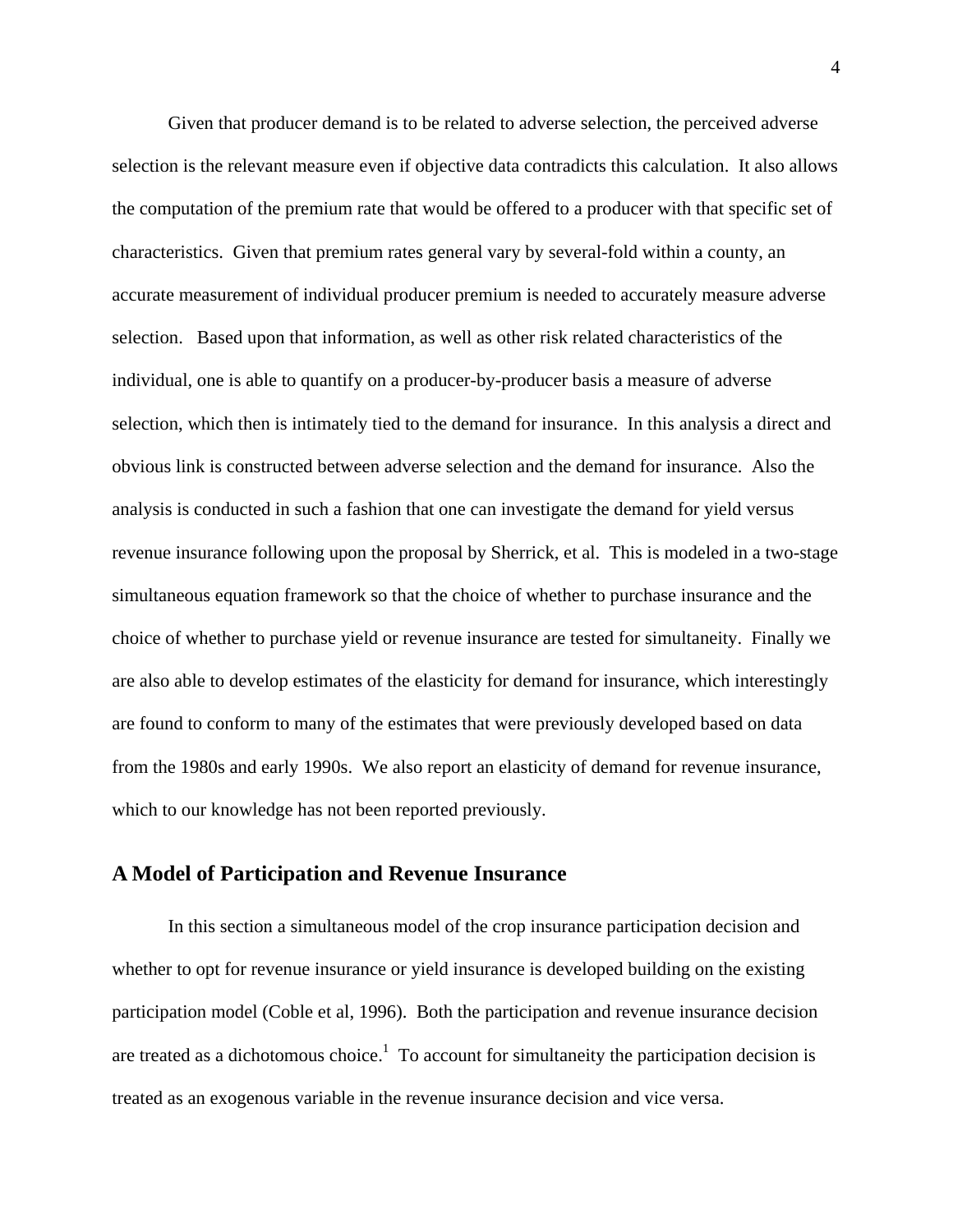To model the discrete choice of participation and revenue insurance decision, we assume producers maximize expected utility according to von Neuman-Morgenstern utility function defined over wealth (W). Due to the discrete nature, the producer compares the expected utility with insurance,  $EU_I(W)$  to the expected utility without insurance,  $EU_N(W)$  for participation decision given revenue insurance decision. Similarly, for revenue insurance decisions, the producer compares the expected utility with revenue insurance,  $EU_R(W)$  to the expected utility with yield insurance,  $EU_y(W)$  given the participation decision. Although the distribution of the individual producer's *EU* evaluation of wealth under each alternative, insure or not to insure, yield and revenue insurance is unknown, the objective measures of risk can be obtained from factors that influence the distribution.

The model of expected utility for the two alternatives of participation decisions given revenue insurance decision can be written as:

(1*a*) 
$$
EU_{N} = \beta_{N}^{'} X + \varepsilon_{N}
$$

$$
EU_{I} = \beta_{I}^{'} X + \varepsilon_{I}
$$

and for revenue insurance decision given participation decision is:

(1b) 
$$
EU_{Y} = \beta_{Y}^{\prime} X + \varepsilon_{Y}
$$

$$
EU_{R} = \beta_{R}^{\prime} X + \varepsilon_{R}
$$

The terms  $\beta_{N}$ ,  $\beta_{I}$ ,  $\beta_{Y}$  and  $\beta_{R}$  are vectors of coefficients of exogenous variables **X** to be estimated with  $\varepsilon_{N}, \varepsilon_{I}, \varepsilon_{Y}$  and  $\varepsilon_{R}$  representing the error terms.

The difference in expected utility of participation decision given revenue insurance decision is: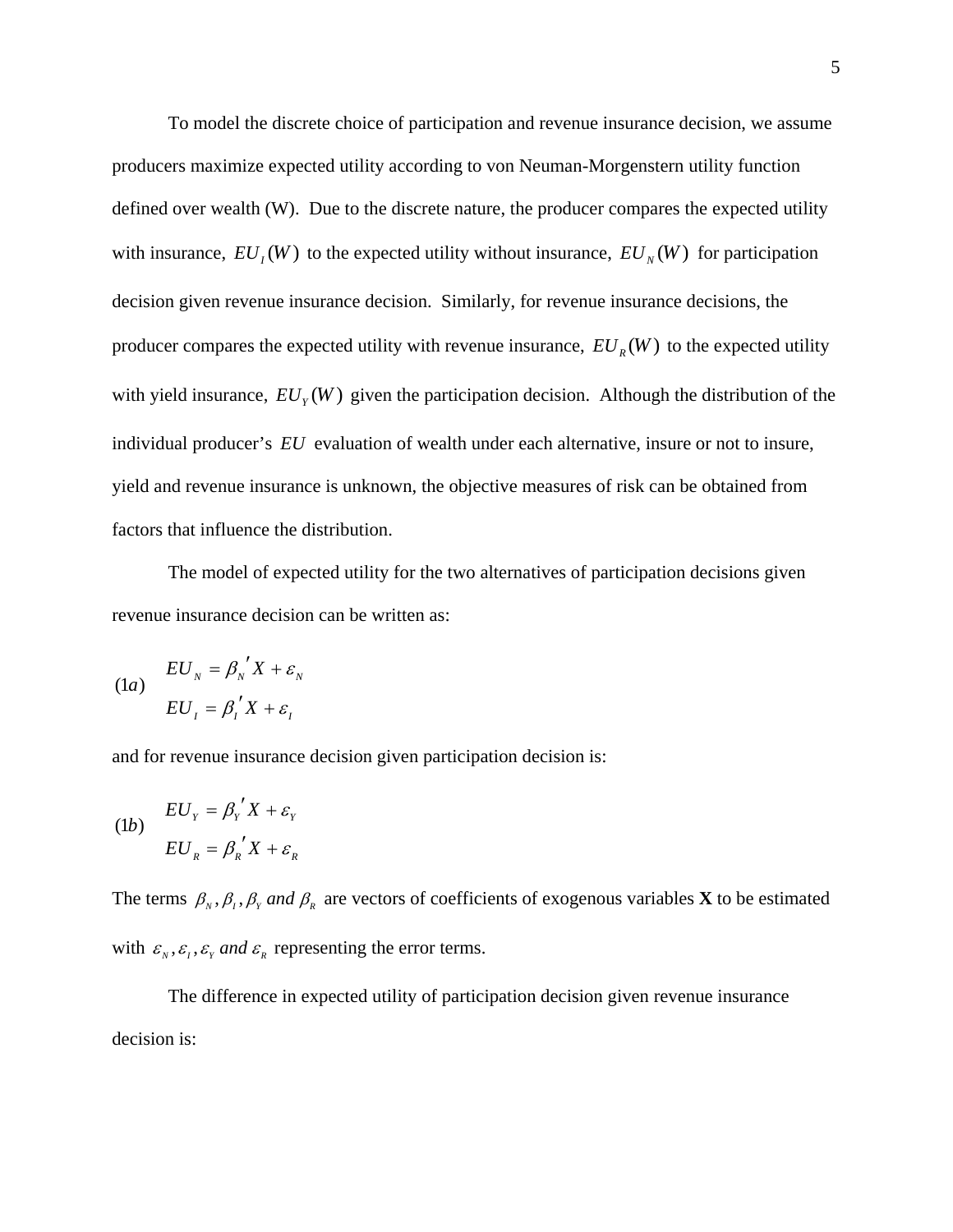(2a) 
$$
EU_{I} - EU_{N} = \beta_{I}^{\prime} X + \varepsilon_{I} - (\beta_{N}^{\prime} X + \varepsilon_{N})
$$

$$
= (\beta_{I} - \beta_{N})^{\prime} X + (\varepsilon_{I} - \varepsilon_{N})
$$

$$
= \beta^{\prime} X + \xi
$$

and difference in expected utility of revenue decision given participation decision is:

(2b) 
$$
EU_R - EU_Y = \beta_R' X + \varepsilon_R - (\beta_Y' X + \varepsilon_Y)
$$

$$
= (\beta_R - \beta_Y)' X + (\varepsilon_R - \varepsilon_Y)
$$

$$
= \beta' X + \xi
$$

The decision to insure results if  $EU_I - EU_N > 0$  and if a farmer chooses not to insure, then  $EU_I - EU_N < 0$ . Similarly the decision to purchase revenue insurance reveals that  $EU_R - EU_Y > 0$  and if a farmer chooses to purchase yield insure, then  $EU_R - EU_Y < 0$ .

Conceptually the expected utility evaluation of these choices will be conditioned upon the risk preferences of the decision maker and the decision maker's subjective evaluation of the risk and the risk context. Thus, the individual's risk preferences as measured by risk aversion, *r*, and initial wealth, *w*, are obvious explanatory variables for the insurance decision. The producer's perception of the risk context can be expressed by the subjective moments of random yield and price and the perceived correlation between the two. $2$  Because crop insurance is not provided free, premium costs are also clearly a factor in demand.

Thus we propose a model of the decision to purchase insurance,  $Y_1$  that includes initial wealth and risk aversion along with the first and second moment of the subjective yield ( $\mu$ <sup>*y*</sup> and  $\sigma_y$ ) and price ( $\mu_p$  and  $\sigma_p$ ) distributions; the yield-price correlation,  $\mu_{yp}$  and crop insurance premium rate,  $p$ ; and percentage of irrigated farm, *irr* given revenue insurance decision,  $Y_2$ :

$$
(3a) \tY1 = f(w, r, \muy, \sigmay, \mup, \sigmap, irr, Y2)
$$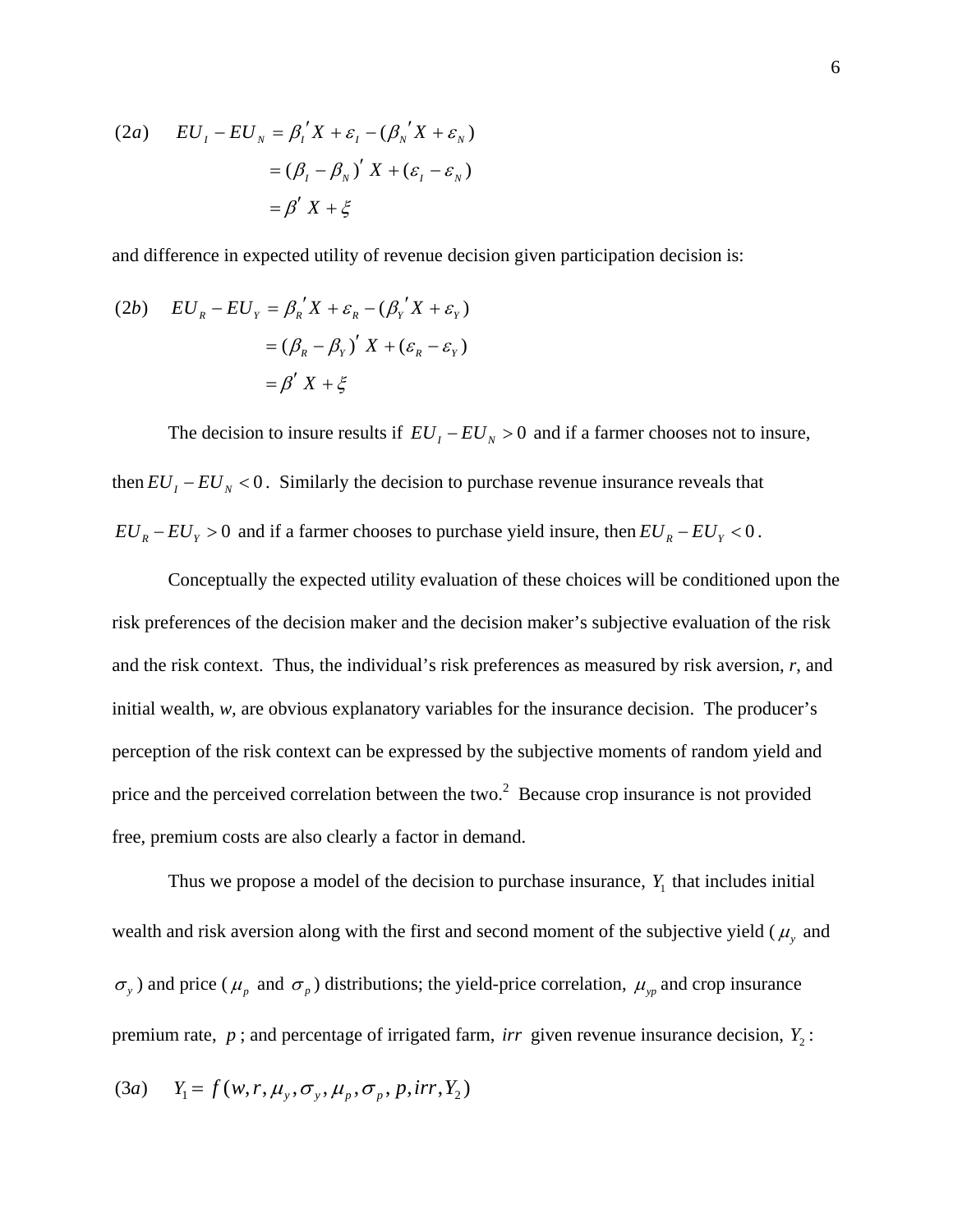Similarly the decision to purchase revenue insurance,  $Y_2$  depends on the same set of variables defined above given the participation decision,  $Y_1$ :

$$
(3b) \tY2 = f(w,r,\muy,\sigmay,\mup,\sigmap,\text{irr},Y1)
$$

Our null hypothesis is that perceived yield-price correlation and subjective price risk would drive the choice between yield and revenue insurance.

The proposed estimation of insurance demand and revenue insurance demand is modeling the two choice equations simultaneous as:

(4) 
$$
Y_1 = f(w, r, \mu_y, \sigma_y, \mu_p, \sigma_p, p, irr, Y_2)
$$
  
 $Y_2 = f(w, r, \mu_y, \sigma_y, \mu_p, \sigma_p, p, irr, Y_1)$ 

## **Empirical Application**

An empirical application of the producer decision to purchase yield or revenue insurance is modeled from the survey data of corn and soybean producers in the states of Nebraska, Indiana and Mississippi. Table 1 provides the definition of the variables as well as the summary statistics for the variables employed in the analysis.

### *Data*

A survey was conducted in the spring of 1999 to identify the risk management objectives of grain and cotton producers' and their perceptions and understanding alternative risk management tools and strategies (for details see Coble et al, 1999). The survey was conducted in four states in which corn, soybeans, cotton, and sorghum production are important: Mississippi (cotton, soybeans), Texas (cotton, sorghum), Indiana (corn, soybeans), and Nebraska (corn, soybeans). These states were chosen to reflect differing production regions and crops. Each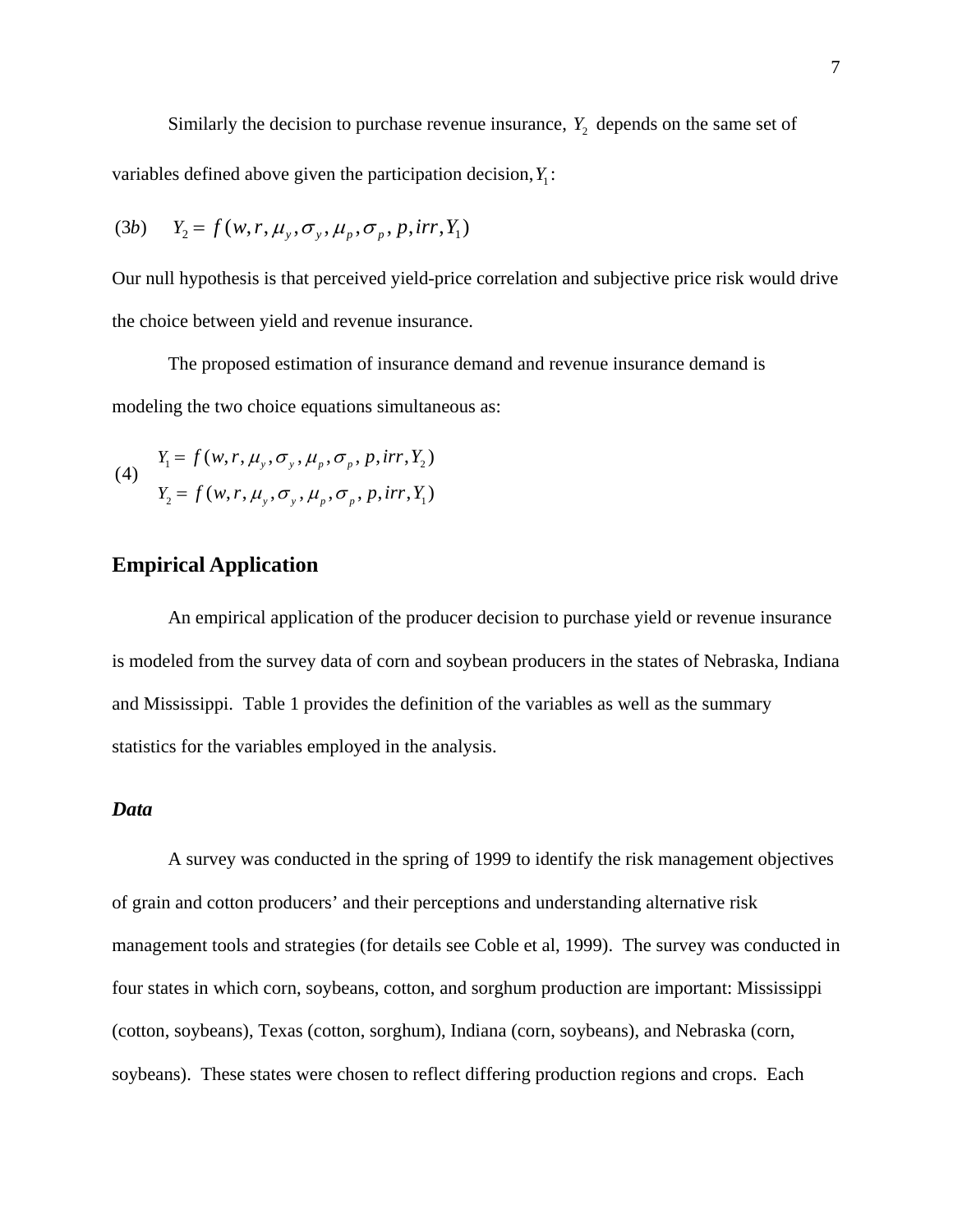state's Agricultural Statistical Service was contracted to sample from their pool of commercial farms. After excluding small, noncommercial farms generating less than \$25,000 in gross income, the sample was stratified across four categories of gross farm income. A Dillman threewave design was used to mitigate non-response bias. A total of 6,810 mail surveys were sent to producers prior to planting in the spring of 1999. A follow-up reminder card was sent two weeks following the first mailing, and a second mailing was sent to those who had not returned a survey two weeks after the postcard reminder. This study utilizes 367 and 411 usable questionnaires returned by corn and soybean producers respectively spread across the states of Indiana, Mississippi and Nebraska. Table 1 provides a description and summary statistics of the variables involved in this study.

### *Variables*

Individual producer level yield and price first and second moments are computed based on the subjective elicitations of the producers' perceived expected minimum, maximum and mean yield and price. Similarly the yield-price correlation and risk aversion are also subjectively elicited based on producers' perception. Percentage of irrigation and wealth were based on information provided by the producers. Information on the premium rate at 65 percent coverage level was obtained from RMA rate tables for specific type, practice and location by crop.

 The first and second moment of the yield distribution are computed based on the following three subjectively elicited questions – a) what yield do you consider most likely for your crop this year, b) what would you expect your low yield to be in the next ten seasons of growing the crop, and c) what would you expect your high yield to be in the next ten seasons of growing the crop. Similarly for the first and second moment price the questions are  $-$  a) what do you expect the most likely harvest time price will be, b) what price would you consider to be the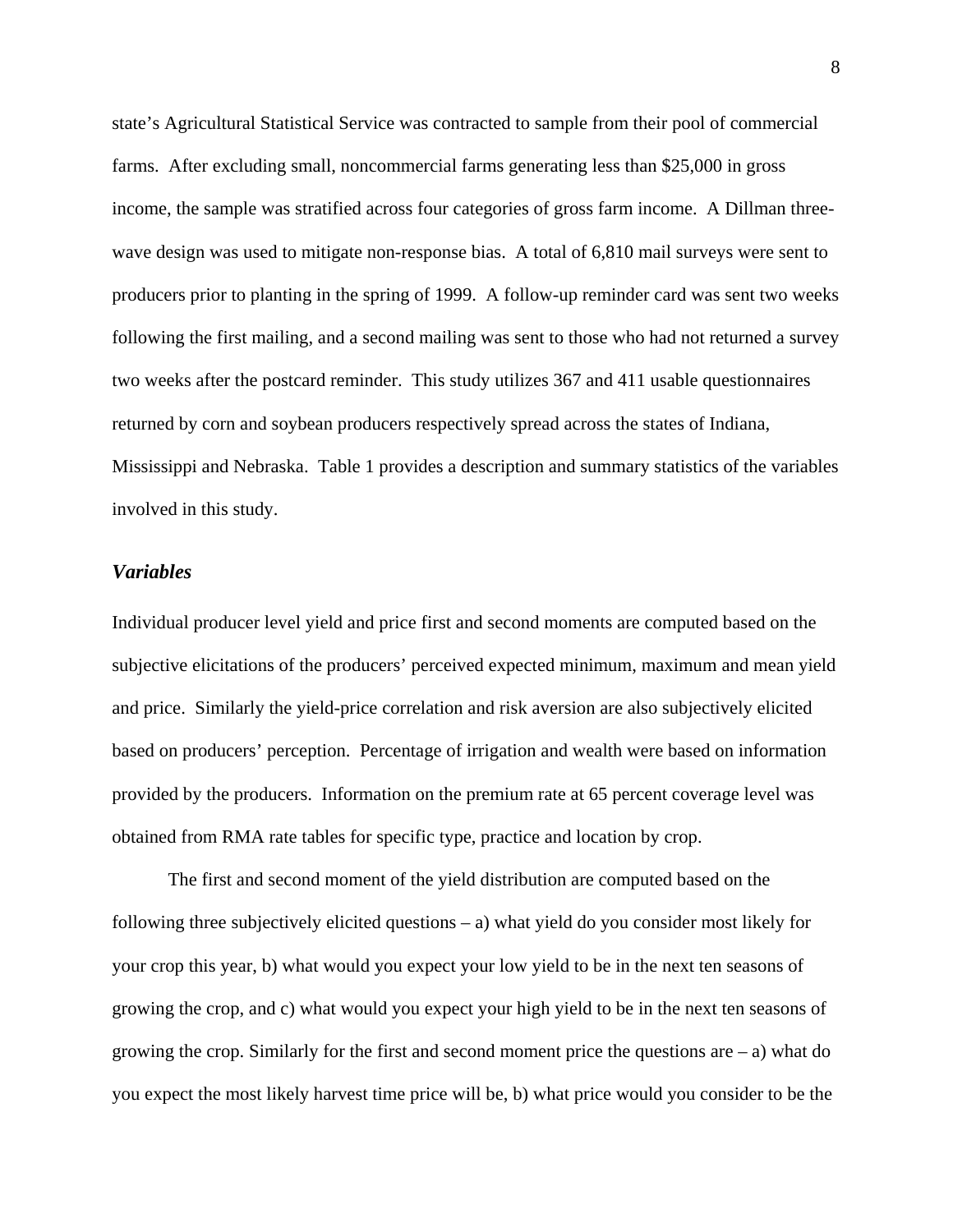low price you could reasonably expect, and c) what price would you consider to be the high price you could reasonably expect. These three questions in that order provide the mean, the tenth fractile and the ninetieth fractile respectively and the first (mean) and second (variance) can be computed (Lau, Lau, and Zhang) as:

\n
$$
\text{Mean } = (x_0.10 \text{ } \text{fractile} + 2 * x \text{ } \text{ } \text{mean} + x_0.90 \text{ } \text{fractile} \text{)} / 4
$$
\n

\n\n $\text{Variance} = (x_0.90 \text{ } \text{fractile} - x_0.10 \text{ } \text{fractile} \text{)} / 2.65$ \n

where *x* is yield or price.

Premium rate is the actual production history rate at 65% coverage provide by RMA based on the type, practice and location by crop. The subjectively elicited yield-price correlation variable is based on the five choices for the following question - If your farm's crop yield fell 30% below your normal yield how would you expect the prices to change, relative to the price you would expect to get if your yield were normal. Risk aversion was elicitated by the question- "relative to other farmers, how would you describe your willingness to accept risk in your farm business". Producers were asked to rank their risk aversion level on a five-point Likert-type scale. This variable takes a value of one if producers feel much less willing and 5 if producer is much more willing. Finally, the wealth variable was computed as assets minus the borrowed percent of total dollars invested in the operation.

### **Estimation and Results**

The discrete choice of participation and revenue insurance demand was estimated using the twostage simultaneous equation probit model (see Greene for details). Results from the simultaneous probit model are reported in Table 2. Along with the parameter coefficients, the marginal effects and elasticities computed at the means of all the variables are presented. The perceived adverse selection results are presented in Table 3.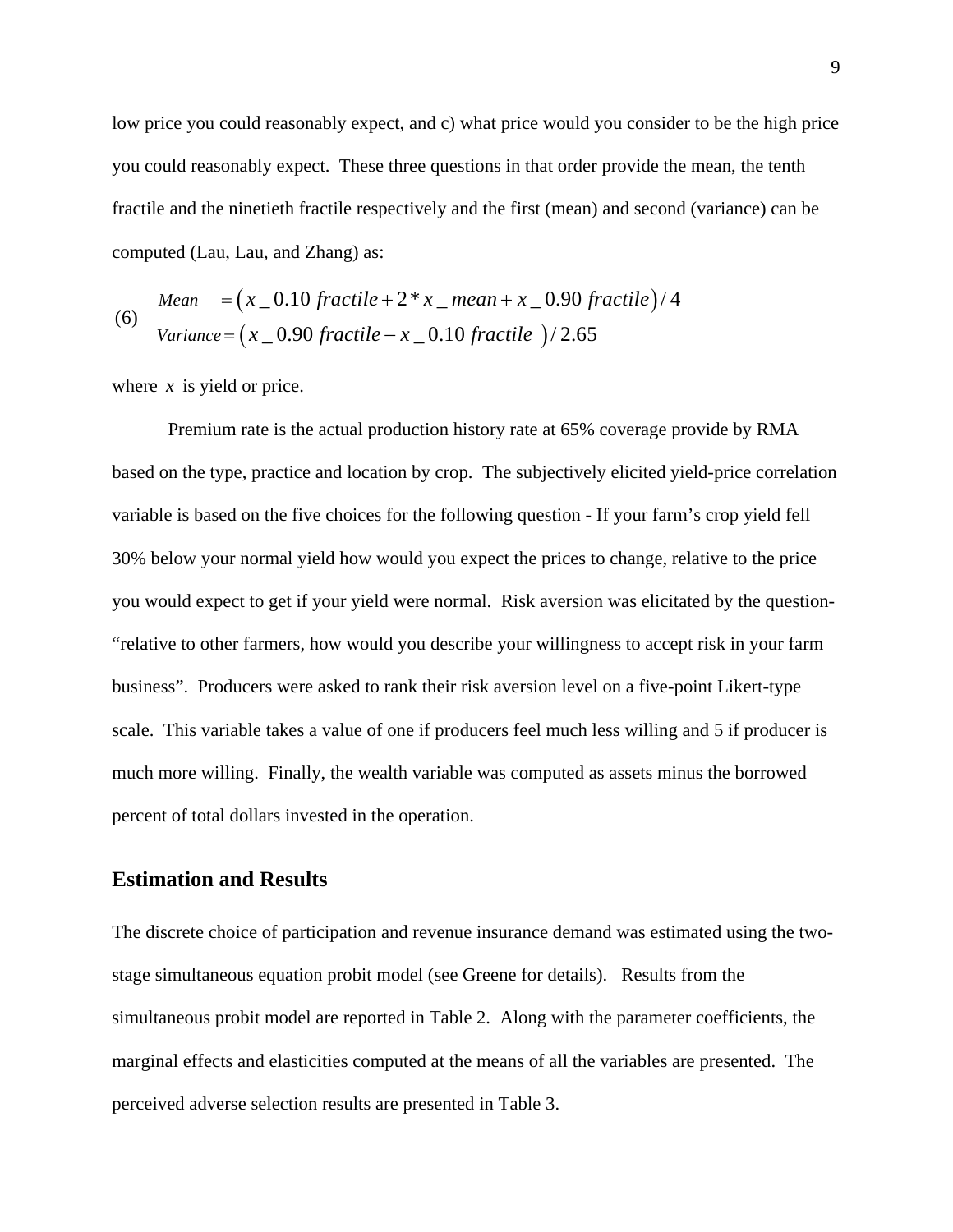For the participation decision, the parameter estimate on mean yield is negative and significant indicating high yield producers would be less likely to purchase insurance with an elasticity of -0.48. The yield standard deviation is found to have a significant positive sign and an elasticity of 0.14. As expected, greater perceived yield risk is associated with a greater willingness to purchase insurance. Interestingly, a negative sign is associated with the expected price level. With an elasticity of -0.72 this indicates with higher crop prices producer are less likely to purchase insurance. Yield-price correlation is not found to be significant in this model. Producers with larger acreage under irrigation are more likely to purchase insurance. Premium rate is found to be strongly significant and take negative sign as expected. The associated elasticity is -0.40 which falls into a very similar range as previous crop insurance demand elasticities. Other variables of interest from the expected utility framework - risk aversion and wealth are not statistically significant. Our only explanation for this result is that perhaps crop insurance is so highly subsidized, risk preferences play a diminished role in this decision.

Due to the simultaneous estimation, revenue insurance decision the endogenous variable is included as an exogenous variable in the participation decision equation. It is statistically insignificant indicating that the producer decision to participate is not conditioned upon the decision to purchase revenue insurance.

Next in the revenue insurance decision equation, the parameter estimate on mean yield is negative and significant at 10% level indicating producers with higher yields would be more likely to purchase yield insurance. With a positive and significant sign and an elasticity of 0.44, higher variation in the yield is found to also be encouraging the producers to purchase revenue insurance. In this model, the expected price level is not significant, but price variability is positive and significant. With an elasticity of 0.24, producers facing higher variation in crop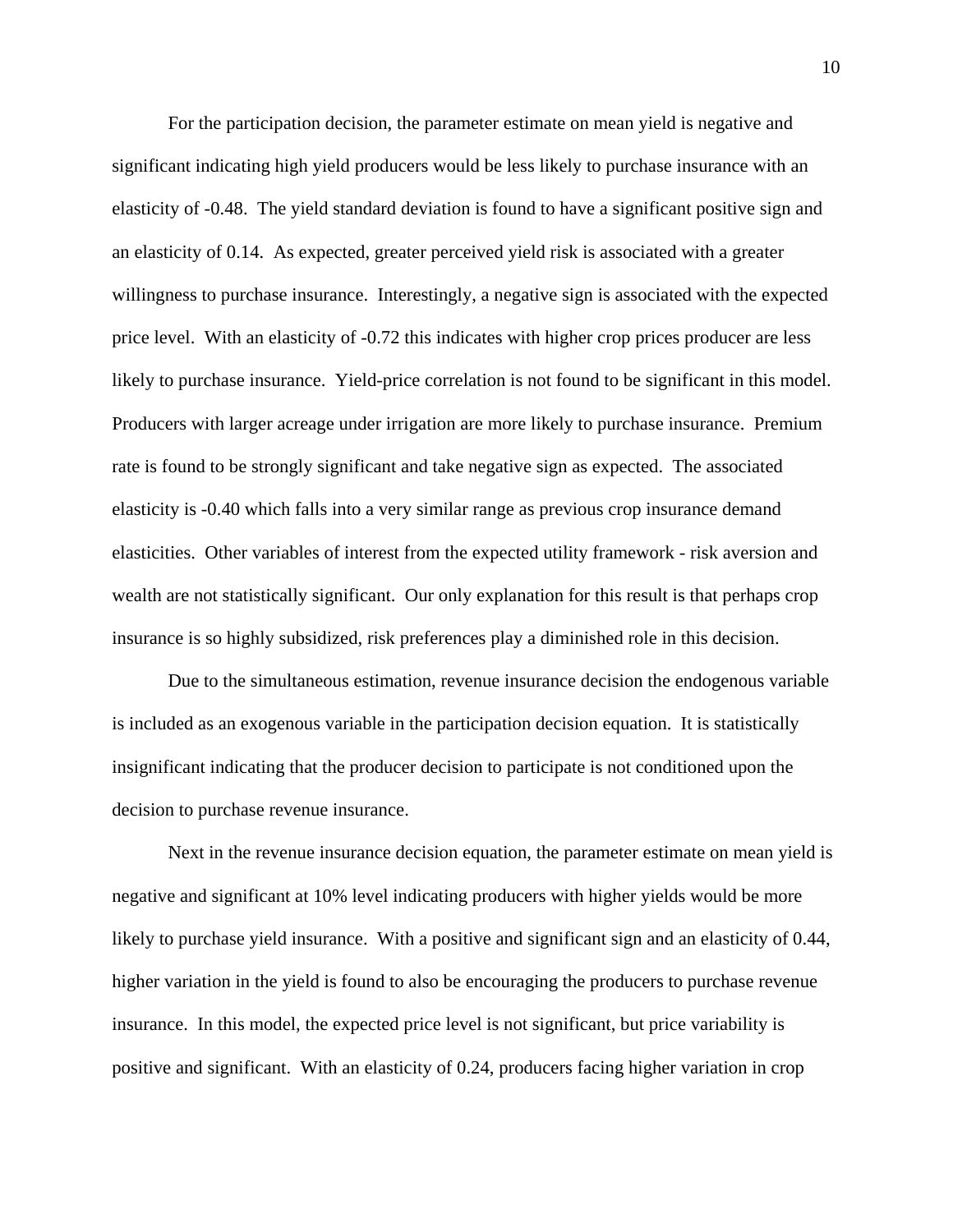prices would be more likely to purchase revenue insurance. With an elasticity of -0.10 and significant at 10% level, producers with larger acreage under irrigation are less likely to purchase revenue insurance. Due to the simultaneous estimation, participation decision an endogenous variable is included as an exogenous variable in the revenue insurance decision equation. It is positive and statistically significant at 11% level indicating, producer is more likely to purchase revenue insurance given the decision to participate in crop insurance program.

The variable of interest, price elasticity of crop and revenue insurance demand indicates the appropriate negative and statistically significant signs. Our estimated elasticity for crop insurance demand of -0.40 is higher than Barnett's price elasticity of -015 but less than Coble et al's elasticity of -0.65, Goodwin and Kastens (-0.51) and Smith and Baquet (-0.58 to 0.69). Results on the price elasticity of revenue insurance demand indicates an elasticity of -0.76 much higher than the demand for crop insurance. This is consistent and correlates with the introduction of revenue insurance products like income protection, crop revenue coverage and revenue assurance.

### *Adverse Selection*

To further understand the factors driving insurance participation we also examined perceived adverse selection among the producers studied. Specifically, we calculated the expected loss cost ratio (expected indemnity/liability) for 65% coverage yield insurance from the elicited subjective probability. This is then compared to the premium rate charged the producer. Specifically, perceived adverse selection (AS) is defined as the difference in the information available with the insurer and insured that is reflected in the premium rates is examined by:

## (5)  $AS = f(w, r, \mu_v, \sigma_v, \mu_v, \sigma_v, p, irr, Cdum, Sdum)$

where *Cdum* and *Sdum* are the crop and state dummies respectively, and the remaining variables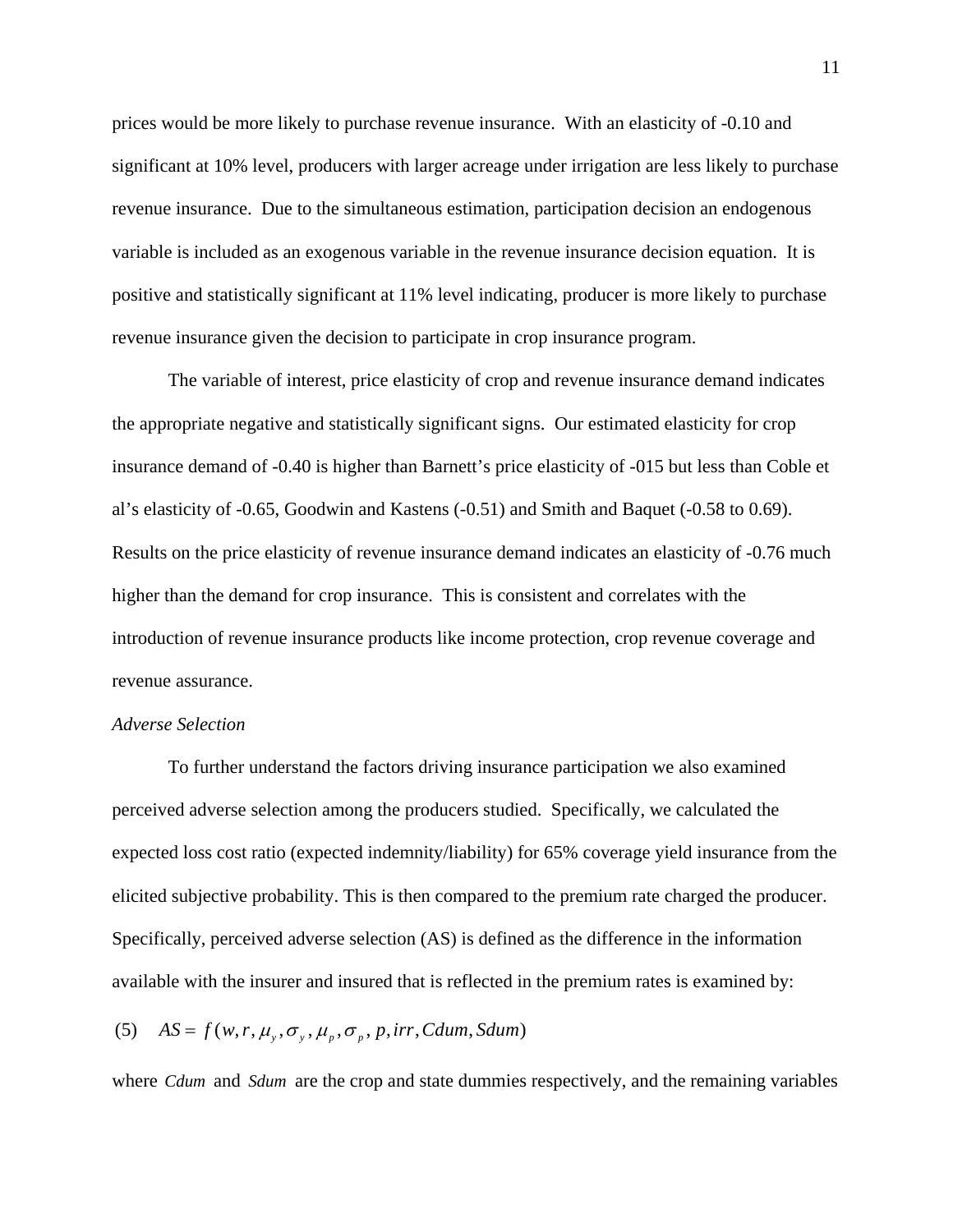have been defined earlier.

Empirical results explaining the perceived adverse selection presented in Table 3 indicate the importance of price and yield first and second moments as all four are statistically significant. Higher yielding producers perceive greater adverse selection. As expected, perceiving greater yield risk is associated with greater adverse selection. Interestingly, expected prices have a negative relationship with the amount of perceived adverse selection. That is, as expected price goes up the less adverse selection is perceived. Conversely, greater perceived price variability results in larger adverse selection. Price-yield correlation, risk aversion and wealth do not explain perceived adverse selection. A negative and significant sign on percent of acreage under irrigation indicates irrigated producers are less likely to perceive the presence of adverse selection. A positive sign on the crop dummy indicates soybean producers perceive greater adverse selection. Similarly, Nebraska producers perceive greater adverse selection than do Indiana and Mississippi producers.

### **Conclusions**

This paper revisits the demand for crop insurance a topic widely examined in the 1980s and early 1990s as economists attempted to explain why participation was relatively low in program that was more than actuarially fair. In the mid to late 1990s subsidies were increased dramatically and revenue insurance was widely adopted. The net result is a program with much higher participation rates and apparently improved actuarial soundness. Our results show an elasticity of demand for crop insurance that remains largely unchanged from earlier estimates (-0.40), but the elasticity for choices between yield and revenue insurance is found to be relatively more elastic (-0.76). Not surprisingly, farmers who perceive greater yield risk are more likely to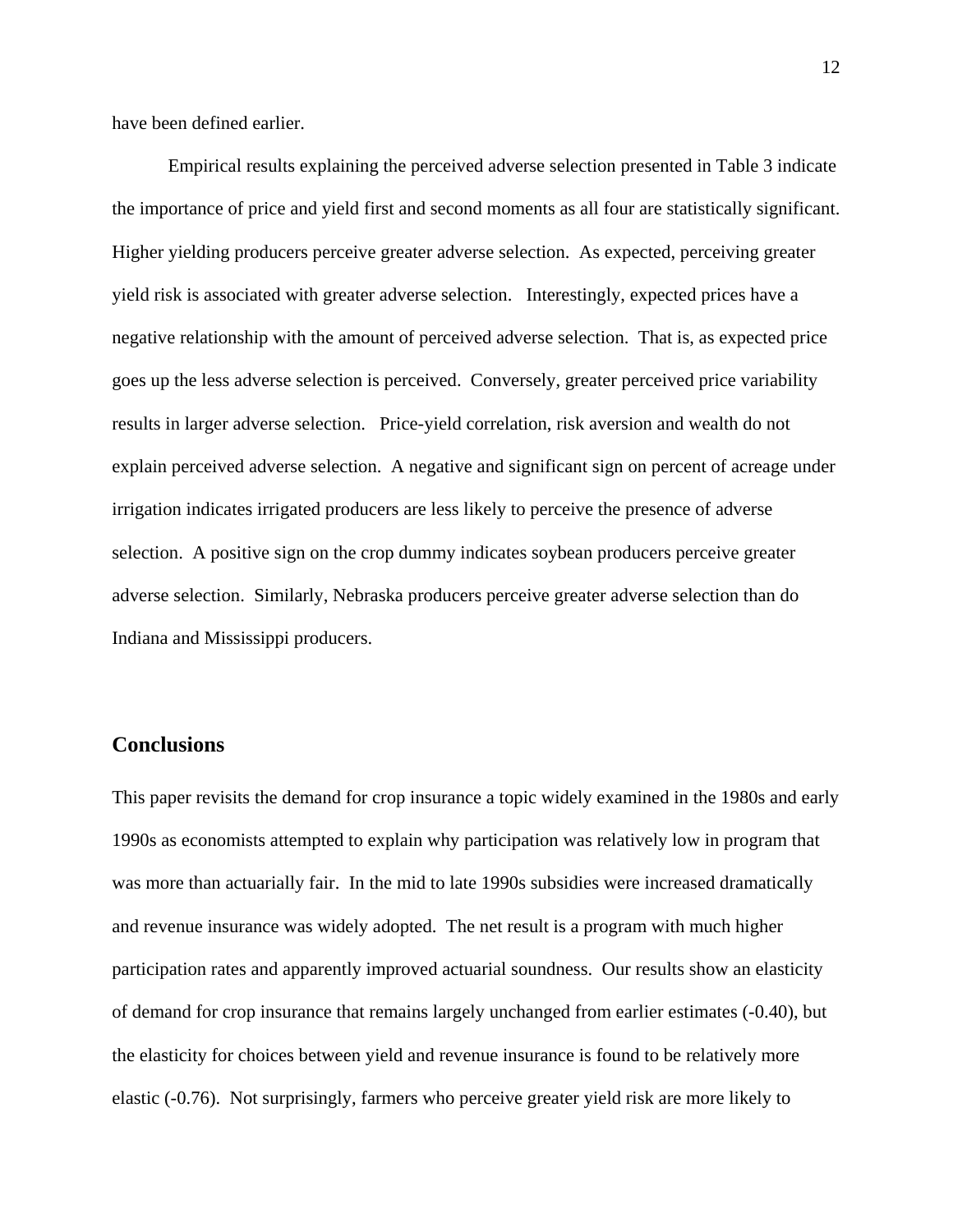insure. However, our results also show that farmers who perceive relatively higher expected yields or prices are less likely to insure. Taken together, we would characterize this result as a 'revenue effect' on insurance demand. When evaluating the relatively recent option to purchase either yield or revenue insurance, we find a clear tendency for farms with greater perceived yield risk and price risk are more likely to choose revenue insurance.

In our decomposition of adverse selection, we confirm that, on average, farmers perceive that unsubsidized RMA rates are slightly actuarially unfair. However, there is strong evidence that as perceived yield variability increases the more expected indemnities exceed premium for yield insurance. Furthermore, the moments of the price distribution are related to the perception of yield insurance adverse selection. Producers with a lower expected price perceive less gain from yield insurance. We also observe that a greater perceived price risk is associated with a greater perceived gain from yield insurance. Noting that yield-price correlation is not significant (i.e. producer perceptions of adverse selection are not significantly affected by yield-price correlation), this appears consistent with the background risk effect discussed in Lusk and Coble.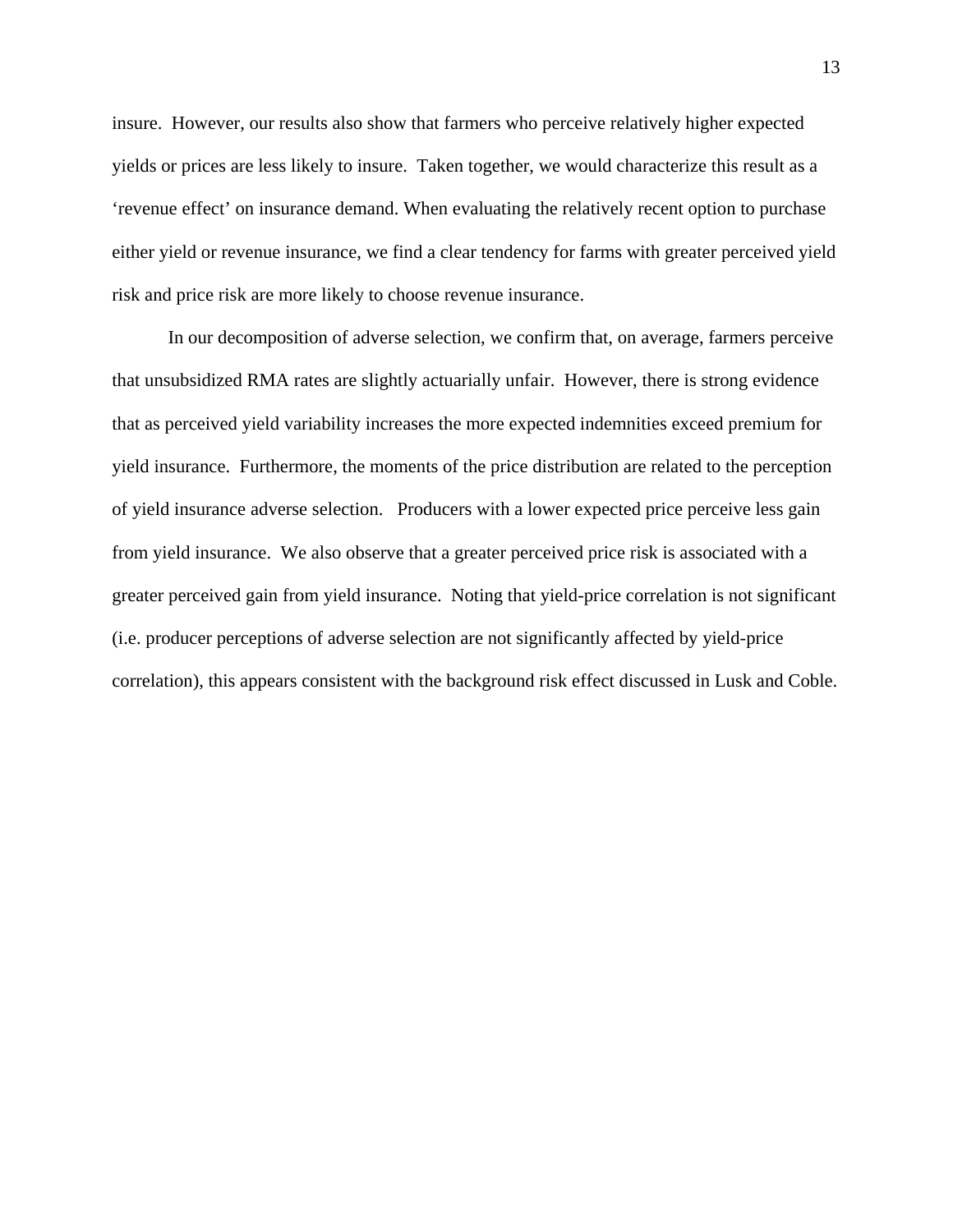### **REFERENCES**

- Ahsan, S. M., A. Ali, and N. Kurian. "Toward a Theory of Agricultural Insurance." *Amer. J. Agr. Econ.* 64(August 1982):520-29.
- Barnett, B. J. and J. R. Skees. "Region and Crop Specific Models of the Demand for Federal Multiple Peril Crop Insurance." *Journal of Insurance Issues*. 19 (1995): 47-65.
- Coble, K. H., T. O. Knight, R. D. Pope, and J. R. Williams. "Modeling Farm-Level Crop Insurance Demand with Panel Data." *Amer. J. Agr. Econ.* 78(May 1996):439-47.
- Eeckhoudt, L., C. Gollier, and H. Schlesinger. "Changes in Background Risk and Risk Taking Behavior." *Econometrica*. 64(1996):683-689.
- Goodwin, B. K. "An Empirical Analysis of the Demand for Crop Insurance." *Amer. J. Agr. Econ.* 75(May 1993):425-34.
- \_\_\_\_. "Premium Rate Determination in the Federal Crop Insurance Program: What Do Averages Have to Say About Risk?" *J. Agr. and Res. Econ.* 19(December 1994):382-95.
- Goodwin, B.K., and V.H. Smith. *The Economics of Crop Insurance and Disaster Aid*. Washington D.C.: The American Enterprise Institute Press, 1995.
- Hennessy, D. A., B. A. Babcock, and D. J. Hayes. "The Budgetary and Producer Welfare Effects of Revenue Assurance." *Amer. J. Agr. Econ*.. 79(August 1997):1024-1034.
- Just, R. E., and L. Calvin. "Adverse Selection in U.S. Crop Insurance: Actuarial and Asymmetric Information Incentives." *Amer. J. Agr. Econ*. 80(November 1999):834-849.
- Ker, A. P., and P. McGowan. "Weather-Based Adverse Selection and the U.S. Crop Insurance Program: The Private Insurance Company Perspective." *J. Agr. and Res. Econ.* 25(December 2000):386-410.
- Knight, T.O. and K.H. Coble. "A Survey of Literature on U.S. Multiple Peril Crop Insurance Since 1980." *Review of Agricultural. Economics.* 19(1997):128-156.
- Lau, H., Lau, A.H., and Y. Zhang, "An Improved Approach for Estimating the Mean and Standard Deviation of a Subjective Probability Distribution," Journal of Forecasting 16(1997)83-95.
- Lusk, J.L. and K.H. Coble, Risk Aversion in the Presence of Background Risk: Evidence from the Lab. Forthcoming in *Risk Aversion in Experiments,* Editors Glenn Harrison and Tom Cox.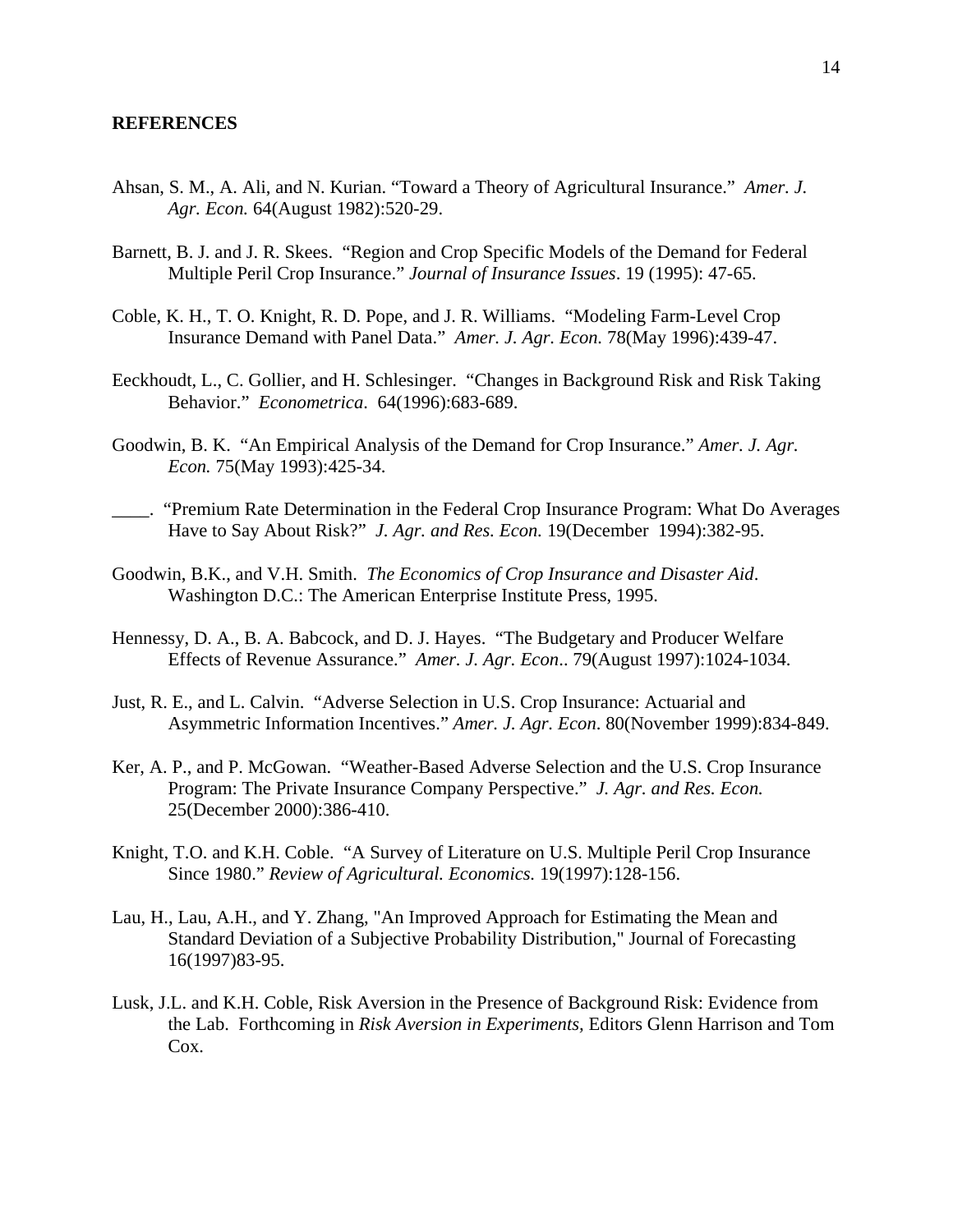- Miranda, M. J., and J.W. Glauber "Failure of Crop Insurance Markets." *Amer. J. Agr. Econ.* 79(February 1997):206-215.
- Nelson, C. H., and E. T. Loehman. "Further Toward a Theory of Agricultural Insurance." *Amer. J. Agr. Econ.* 69(August 1987):523-31.
- Skees, J. R., and M. R. Reed. "Rate Making for Farm-Level Crop Insurance: Implications for Adverse Selection." *Amer. J. Agr. Econ.* 68(August 1986)653-59.
- Smith, V. H., and A. Baquet. "The Demand for Multiple Peril Crop Insurance: Evidence from Montana Wheat Farms." *Amer. J. Agr. Econ*. 78(February 1996):189-210.
- Vandeveer, M.L., and E.T. Loehman. "Farmer Response to Modified Crop Insurance: A Case of Corn in Indiana." *Amer. J. Agr. Econ.* 76(February 1994):128-140.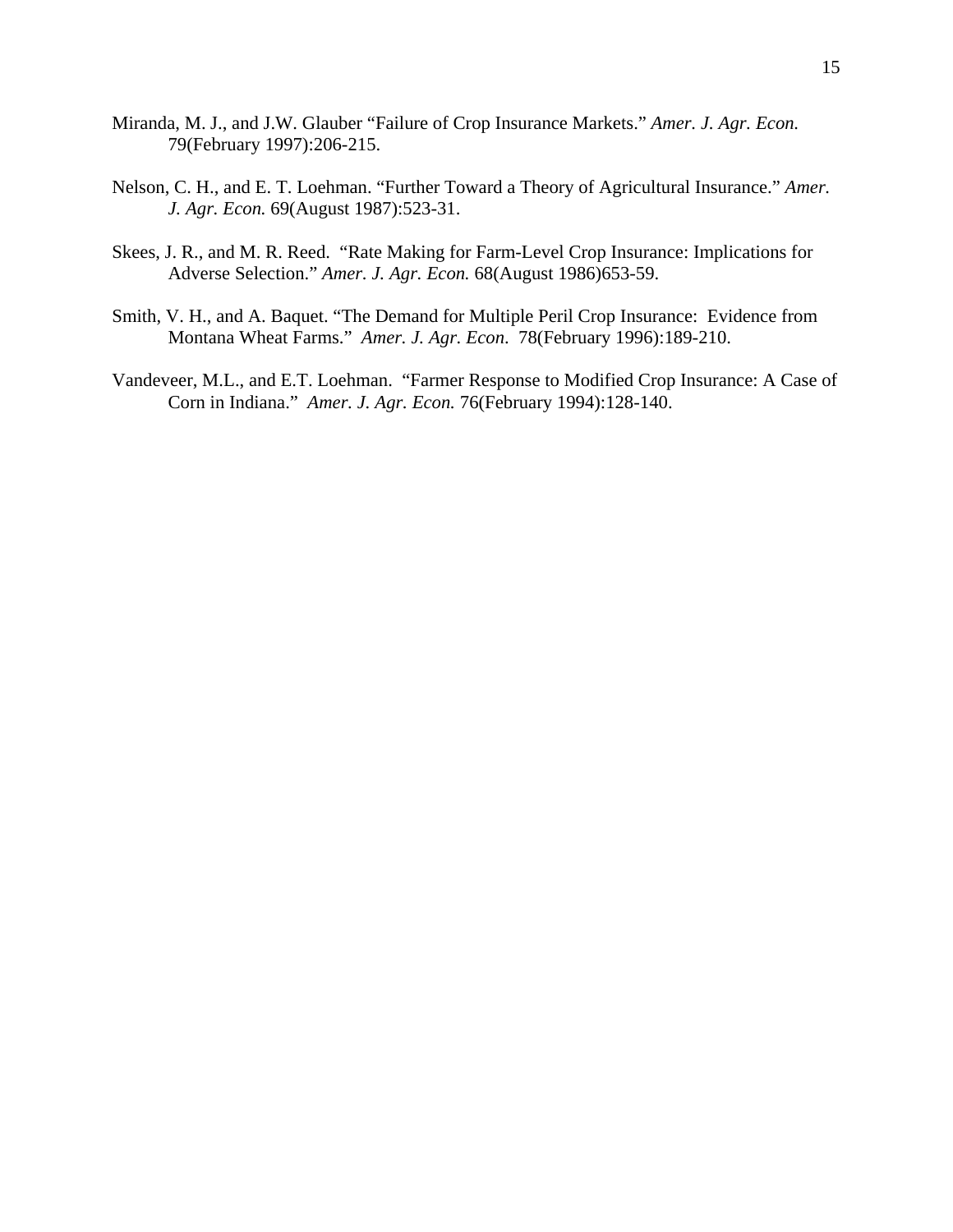| Variable          | <b>Notation</b>              | <b>Definitions</b>                                                                | <b>Mean</b> | Min            | <b>Max</b> |
|-------------------|------------------------------|-----------------------------------------------------------------------------------|-------------|----------------|------------|
| Y <sub>1</sub>    |                              | Choice to purchase insurance<br>or not coded as 1 and 0<br>respectively           | 0.633       | $\theta$       | 1          |
| Y2                |                              | Choice to purchase revenue or<br>yield insurance coded as 1 and<br>0 respectively | 0.256       | $\theta$       | 1          |
| Ymean             | $\mu_{y}$                    | Average yield                                                                     | 81.774      | 7.176          | 207.500    |
| Ystd              | $\sigma_{v}$                 | Standard deviation of yield                                                       | 18.073      | 1.319          | 84.528     |
| Pmean             | $\mu_{\scriptscriptstyle p}$ | Average price                                                                     | 360.983     | 122.500        | 669.750    |
| Pstd              | $\sigma_{p}$                 | Standard deviation of price                                                       | 46.453      | $\overline{0}$ | 188.679    |
| YPcorr            | $\mu_{yp}$                   | Yield-price interaction                                                           | 0.537       | $\theta$       | 1          |
| <b>Risk</b>       | r                            | Risk aversion                                                                     | 3.216       | 1              | 5          |
| APH <sub>65</sub> | $\boldsymbol{p}$             | Expected premium rate<br>generated from beta<br>distribution                      | 0.069       | $\theta$       | 0.272      |
| <b>IRR</b>        | irr                          | Percentage of irrigation                                                          | 0.302       | $\overline{0}$ | 1          |
| Wealth            | W                            | Wealth                                                                            | 0.888       | $\theta$       | 5          |
| AS                | AS                           | Perceived adverse selection                                                       | $-0.015$    | $-0.100$       | 0.210      |

*Table 1. Definitions, Notation and Summary Statistics of Variables used in the Analysis*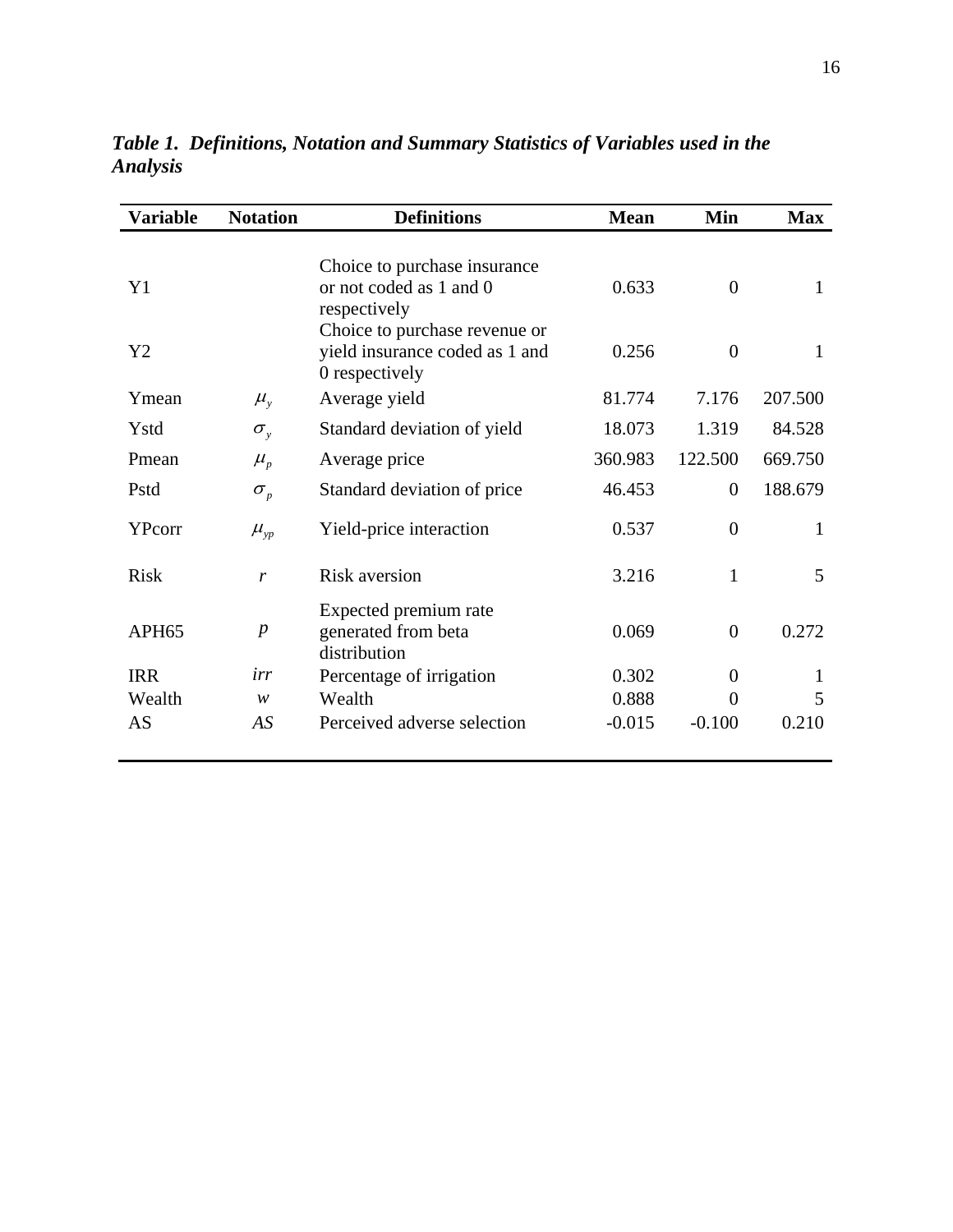| <b>Variables</b>                                     | <b>Parameter</b><br><b>Coefficients</b> | t-ratio   | <b>Marginal</b><br><b>Effects</b> | <b>Elasticity</b> |  |  |  |  |
|------------------------------------------------------|-----------------------------------------|-----------|-----------------------------------|-------------------|--|--|--|--|
| Choice to purchase insurance or not $(Y1)$           |                                         |           |                                   |                   |  |  |  |  |
| Intercept                                            | 2.8624                                  | 4.5730    | 1.0651                            |                   |  |  |  |  |
| Ymean                                                | $-0.0101$                               | $-3.6360$ | $-0.0038$                         | $-0.4772$         |  |  |  |  |
| Ystd                                                 | 0.0131                                  | 1.9380    | 0.0049                            | 0.1360            |  |  |  |  |
| Pmean                                                | $-0.0035$                               | $-3.3190$ | $-0.0013$                         | $-0.7207$         |  |  |  |  |
| Pstd                                                 | 0.0003                                  | 0.1430    | 0.0001                            | 0.0079            |  |  |  |  |
| YPcorr                                               | 0.1272                                  | 1.2580    | 0.0474                            | 0.0394            |  |  |  |  |
| <b>Risk Aversion</b>                                 | $-0.0185$                               | $-0.3220$ | $-0.0069$                         | 0.5249            |  |  |  |  |
| Premium rate                                         | $-10.0350$                              | $-6.1000$ | $-3.7341$                         | $-0.4018$         |  |  |  |  |
| Irr                                                  | 0.2746                                  | 2.0000    | 0.1022                            | 0.0479            |  |  |  |  |
| Wealth                                               | $-0.0656$                               | $-1.4240$ | $-0.0244$                         | $-0.0336$         |  |  |  |  |
| Y2                                                   | 0.0182                                  | 0.3170    | 0.0068                            | $-0.5576$         |  |  |  |  |
| Choice to purchase revenue or yield insurance $(Y2)$ |                                         |           |                                   |                   |  |  |  |  |
| Intercept                                            | 0.4664                                  | 0.7700    | 0.1414                            |                   |  |  |  |  |
| Ymean                                                | $-0.0047$                               | $-1.6890$ | $-0.0014$                         | $-0.5066$         |  |  |  |  |
| Ystd                                                 | 0.0185                                  | 3.1520    | 0.0056                            | 0.4422            |  |  |  |  |
| Pmean                                                | $-0.0013$                               | $-1.2470$ | $-0.0004$                         | $-0.6305$         |  |  |  |  |
| Pstd                                                 | 0.0039                                  | 1.8040    | 0.0012                            | 0.2408            |  |  |  |  |
| YPcorr                                               | 0.1278                                  | 1.2190    | 0.0386                            | 0.0903            |  |  |  |  |
| <b>Risk Aversion</b>                                 | $-0.0946$                               | $-1.5950$ | $-0.0287$                         | 6.1663            |  |  |  |  |
| Premium rate                                         | $-8.2269$                               | $-4.2410$ | $-2.4950$                         | $-0.7551$         |  |  |  |  |
| Irr                                                  | $-0.2405$                               | $-1.7420$ | $-0.0729$                         | $-0.0961$         |  |  |  |  |
| Wealth                                               | $-0.0217$                               | $-0.4330$ | $-0.0066$                         | $-0.0254$         |  |  |  |  |
| Y1                                                   | 0.0949                                  | 1.5950    | 0.0288                            | $-6.5213$         |  |  |  |  |
|                                                      |                                         |           |                                   |                   |  |  |  |  |

*Table 2. Regression results of the simultaneous binomial choice equation using survey data*